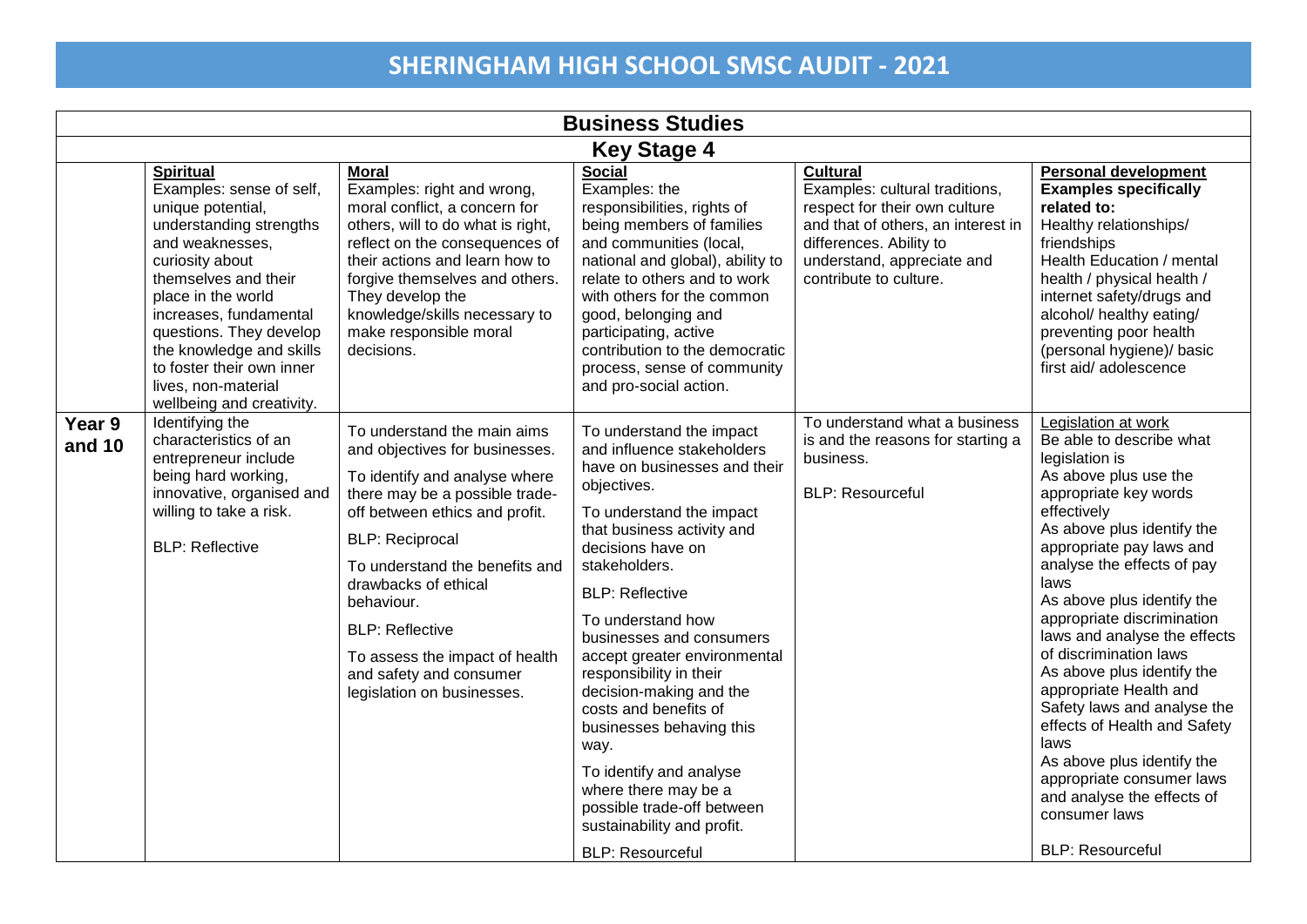|                    |                                                       |                                   |                                                            |                                    | Resilient                                           |  |  |
|--------------------|-------------------------------------------------------|-----------------------------------|------------------------------------------------------------|------------------------------------|-----------------------------------------------------|--|--|
|                    |                                                       |                                   | To analyse the benefits and                                |                                    | Reciprocal                                          |  |  |
|                    |                                                       |                                   | drawbacks of globalisation for<br>UK businesses.           |                                    |                                                     |  |  |
|                    |                                                       |                                   |                                                            |                                    |                                                     |  |  |
|                    |                                                       |                                   | To understand the benefits of                              |                                    |                                                     |  |  |
|                    |                                                       |                                   | providing a safe working                                   |                                    |                                                     |  |  |
|                    |                                                       |                                   | environment.                                               |                                    |                                                     |  |  |
| Year 11            |                                                       | To analyse the factors that       | To understand the benefits of                              |                                    |                                                     |  |  |
|                    |                                                       | affect the choice of supplier for | a motivated workforce.                                     |                                    |                                                     |  |  |
|                    |                                                       | a given business.                 |                                                            |                                    |                                                     |  |  |
|                    |                                                       |                                   | To understand the                                          |                                    |                                                     |  |  |
|                    |                                                       | <b>BLP: Reflective</b>            | importance of identifying and                              |                                    |                                                     |  |  |
|                    |                                                       |                                   | satisfying customer needs.                                 |                                    |                                                     |  |  |
|                    |                                                       | To understand the benefits and    |                                                            |                                    |                                                     |  |  |
|                    |                                                       | drawbacks of ethical              | <b>BLP: Reflective</b>                                     |                                    |                                                     |  |  |
|                    |                                                       | advertising.                      |                                                            |                                    |                                                     |  |  |
|                    |                                                       | To evaluate the ethical nature    | To understand the impact<br>pricing decisions will have on |                                    |                                                     |  |  |
|                    |                                                       | of business finance.              | the business and customers.                                |                                    |                                                     |  |  |
|                    |                                                       |                                   |                                                            |                                    |                                                     |  |  |
|                    |                                                       | <b>BLP: Resourceful</b>           | To analyse the impact of                                   |                                    |                                                     |  |  |
|                    |                                                       |                                   | business investment on local                               |                                    |                                                     |  |  |
|                    |                                                       |                                   | communities.                                               |                                    |                                                     |  |  |
| <b>Key Stage 5</b> |                                                       |                                   |                                                            |                                    |                                                     |  |  |
|                    | <b>Spiritual</b>                                      | <b>Moral</b>                      | <b>Social</b>                                              | <b>Cultural</b>                    | <b>Personal development</b>                         |  |  |
|                    | Examples: sense of self,                              | Examples: right and wrong,        | Examples: the                                              | Examples: cultural traditions,     | <b>Examples specifically</b>                        |  |  |
|                    | unique potential,                                     | moral conflict, a concern for     | responsibilities, rights of                                | respect for their own culture      | related to:                                         |  |  |
|                    | understanding strengths                               | others, will to do what is right, | being members of families                                  | and that of others, an interest in | Healthy relationships/                              |  |  |
|                    | and weaknesses,                                       | reflect on the consequences of    | and communities (local,                                    | differences. Ability to            | friendships                                         |  |  |
|                    | curiosity about                                       | their actions and learn how to    | national and global), ability to                           | understand, appreciate and         | Health Education / mental                           |  |  |
|                    | themselves and their                                  | forgive themselves and others.    | relate to others and to work                               | contribute to culture.             | health / physical health /                          |  |  |
|                    | place in the world                                    | They develop the                  | with others for the common                                 |                                    | internet safety/drugs and                           |  |  |
|                    | increases, fundamental                                | knowledge/skills necessary to     | good, belonging and                                        |                                    | alcohol/ healthy eating/                            |  |  |
|                    | questions. They develop                               | make responsible moral            | participating, active                                      |                                    | preventing poor health                              |  |  |
|                    | the knowledge and skills<br>to foster their own inner | decisions.                        | contribution to the democratic                             |                                    | (personal hygiene)/ basic<br>first aid/ adolescence |  |  |
|                    |                                                       |                                   | process, sense of community                                |                                    |                                                     |  |  |
|                    | lives, non-material                                   |                                   | and pro-social action.                                     |                                    |                                                     |  |  |
|                    | wellbeing and creativity.                             |                                   |                                                            |                                    |                                                     |  |  |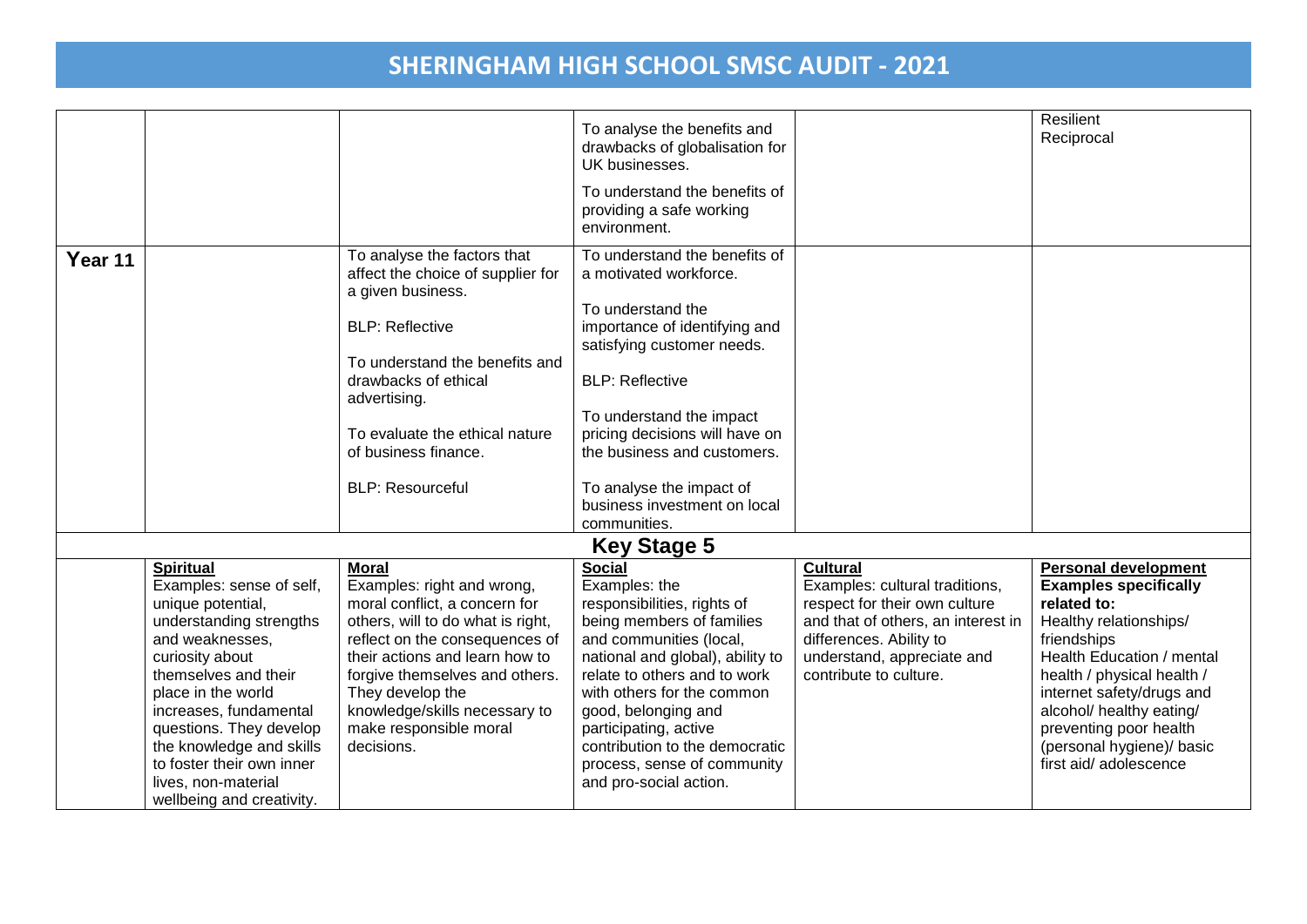| Year 12 | To be aware of types of<br>management and<br>leadership styles and<br>influences on these | To examine common business<br>objectives<br>To understand why businesses                         | To understand the<br>relationship between mission<br>and objectives                            | To understand why businesses<br>exist<br>To understand reasons for                                      | Understanding that<br>businesses operate within an<br>external environment                                                                                |
|---------|-------------------------------------------------------------------------------------------|--------------------------------------------------------------------------------------------------|------------------------------------------------------------------------------------------------|---------------------------------------------------------------------------------------------------------|-----------------------------------------------------------------------------------------------------------------------------------------------------------|
|         | <b>BLP: Reflective</b>                                                                    | set objectives<br>To learn about external and                                                    | To understand the role of<br>shareholders and why they<br>invest                               | choosing different forms of<br>business and for changing<br>business form                               | Factors influencing:<br>Environmental issues and                                                                                                          |
|         |                                                                                           | internal influences on<br>marketing objectives and<br>decisions                                  | To learn about stakeholder<br>needs and the possible                                           | To be aware of types of<br>management and leadership                                                    | fair trade.<br>To understand the value of                                                                                                                 |
|         |                                                                                           | <b>BLP: Resourceful</b>                                                                          | overlap and conflict of these<br>needs                                                         | styles and influences on these<br><b>BLP: Reflective</b>                                                | setting operational objectives                                                                                                                            |
|         |                                                                                           | To learn about external and<br>internal influences on<br>operational objectives and<br>decisions | <b>BLP: Reflective</b><br>To learn about the benefits of<br>motivated and engaged<br>employees | To learn about influences on<br>the extent and methods of<br>employee involvement in<br>decision making | To learn about external and<br>internal influences on<br>operational objectives and<br>decisions                                                          |
|         |                                                                                           | To learn about influences on<br>the choice of suppliers<br><b>BLP:</b> Reciprocal                |                                                                                                |                                                                                                         | Operational objectives<br>include:                                                                                                                        |
|         |                                                                                           | To understand external and<br>internal influences on financial                                   |                                                                                                |                                                                                                         | environmental<br>objectives                                                                                                                               |
|         |                                                                                           | objectives and decisions<br>To learn about internal and<br>external influences on human          |                                                                                                |                                                                                                         | To learn about the benefits<br>of motivated and engaged<br>employees                                                                                      |
|         |                                                                                           | resources objectives and<br>decisions                                                            |                                                                                                |                                                                                                         | To understand how to<br>improve employee<br>engagement and motivation                                                                                     |
|         |                                                                                           |                                                                                                  |                                                                                                |                                                                                                         | Theories of motivation<br>should include Taylor,<br>Maslow and Herzberg.<br>Financial methods of<br>motivation should include:<br>piece rate<br>$\bullet$ |
|         |                                                                                           |                                                                                                  |                                                                                                |                                                                                                         | commission<br>salary schemes                                                                                                                              |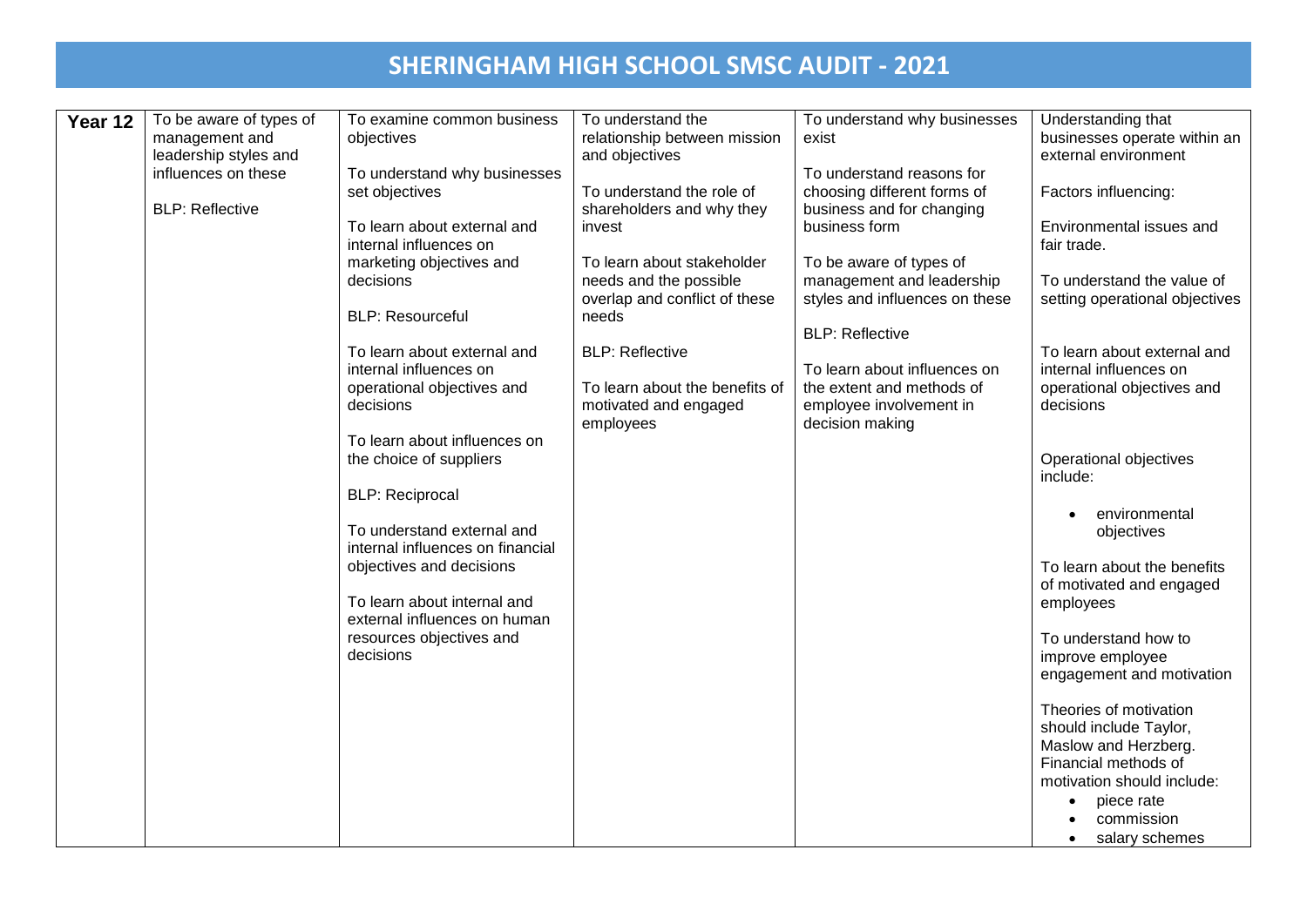|         |                                                                                                                                                           |                                                                                                                                                                                                                                                                                                                                                                                                                                                                      |                                                                                                                                                                                                                                                                                                                                                                                                                                                                                                                                                                                                                       |                                                           | performance-related<br>$\bullet$<br>pay.<br><b>BLP: Reflective</b>                                                                                                                                                                                                                                                                                                                                                                                                                                                                                                                                                                                                                                                                                                                                                                                                         |
|---------|-----------------------------------------------------------------------------------------------------------------------------------------------------------|----------------------------------------------------------------------------------------------------------------------------------------------------------------------------------------------------------------------------------------------------------------------------------------------------------------------------------------------------------------------------------------------------------------------------------------------------------------------|-----------------------------------------------------------------------------------------------------------------------------------------------------------------------------------------------------------------------------------------------------------------------------------------------------------------------------------------------------------------------------------------------------------------------------------------------------------------------------------------------------------------------------------------------------------------------------------------------------------------------|-----------------------------------------------------------|----------------------------------------------------------------------------------------------------------------------------------------------------------------------------------------------------------------------------------------------------------------------------------------------------------------------------------------------------------------------------------------------------------------------------------------------------------------------------------------------------------------------------------------------------------------------------------------------------------------------------------------------------------------------------------------------------------------------------------------------------------------------------------------------------------------------------------------------------------------------------|
| Year 13 | To learn how to<br>implement strategy<br>effectively<br>To understand the value<br>of leadership in strategic<br>implementation<br><b>BLP: Reflective</b> | To learn about influences on<br>the mission of a business<br>To learn about internal and<br>external influences on<br>corporate objectives and<br>decisions<br>To learn about the pressures<br>for socially responsible<br>behaviour<br><b>BLP: Reflective</b><br>To learn about the factors<br>influencing investment<br>decisions<br><b>BLP: Resourceful</b><br>To learn about reasons for<br>targeting, operating in and<br>trading with international<br>markets | To learn about the impact of<br>strategic decision making on<br>functional decision making<br><b>BLP: Resourceful</b><br>The value of different<br>measures of assessing<br>business performance<br>To learn about the impact of<br>changes in the political and<br>legal environment on<br>strategic and functional<br>decision making<br><b>BLP: Reflective</b><br>To learn about the impact of<br>changes in the UK and the<br>global economic environment<br>on strategic and functional<br>decision making<br>To learn about reasons for<br>targeting, operating in and<br>trading with international<br>markets | To understand the importance<br>of organisational culture | <b>Mission, corporate</b><br>objectives and strategy<br>Influences on corporate<br>objectives should include the<br>pressures for short termism,<br>business ownership, the<br>external and internal<br>environment.<br>Analysing the existing<br>internal position of a<br>business to assess<br>strengths and<br>weaknesses: overall<br>performance<br>To learn about how to<br>analyse data other than<br>financial statements to<br>assess the strengths and<br>weaknesses of a business<br>Analysing the external<br>environment to assess<br>opportunities and threats:<br>political and legal change<br>To learn about the impact of<br>changes in the political and<br>legal environment on<br>strategic and functional<br>decision making<br>The political and legal<br>environment should include<br>a broad understanding of the<br>scope and effects of UK and |